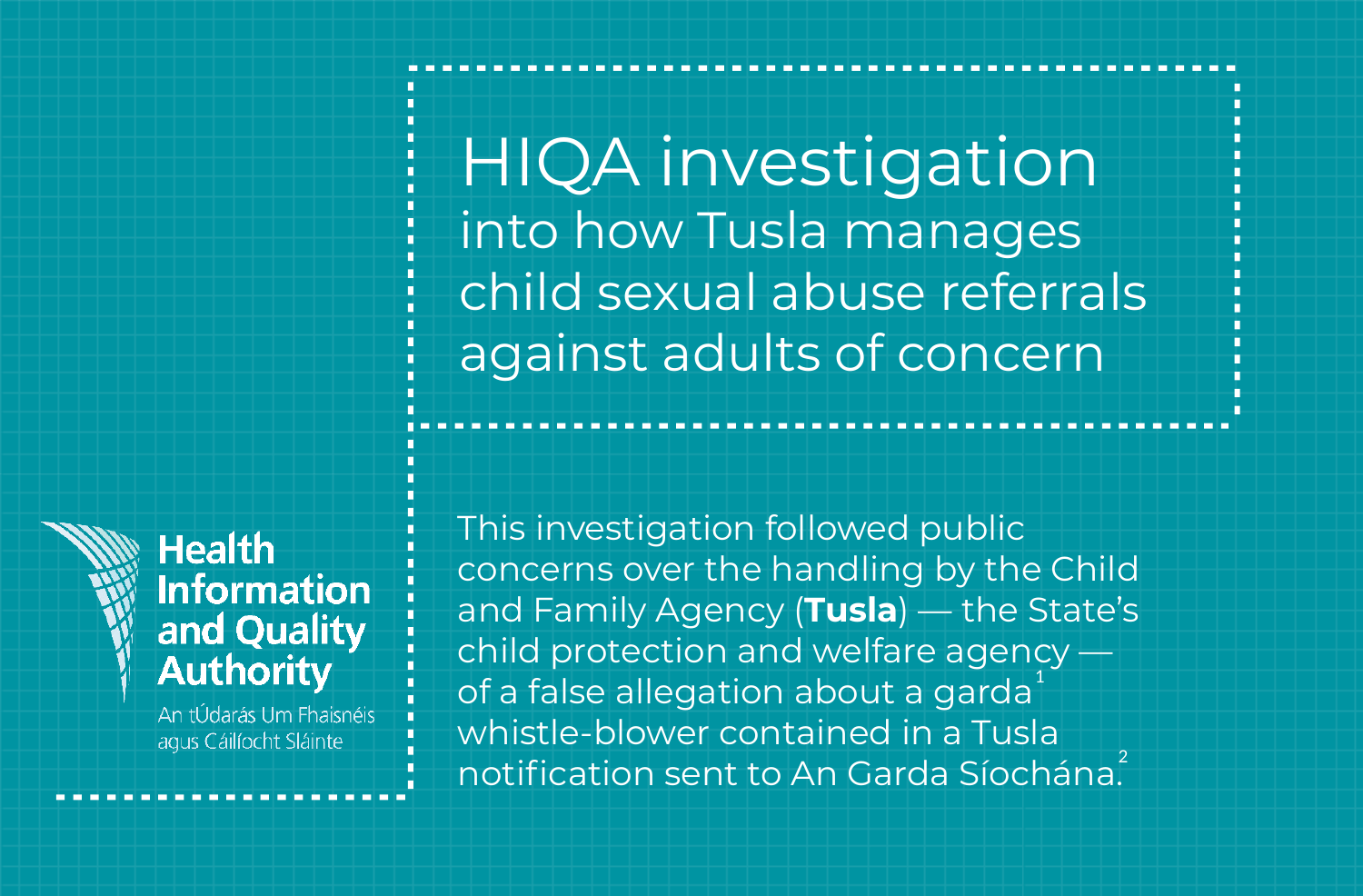### **The child protection and welfare landscape**

# 4,100

approx. number of employees in Tusla

# 50,800

approx. number of child protection and welfare referrals to Tusla in 2017  $^{\rm 3}$ 

16% of which

4 out of 10

referrals for child abuse concerns

relate to alleged child sexual abuse

1,304

children assessed as being at ongoing risk of significant harm 4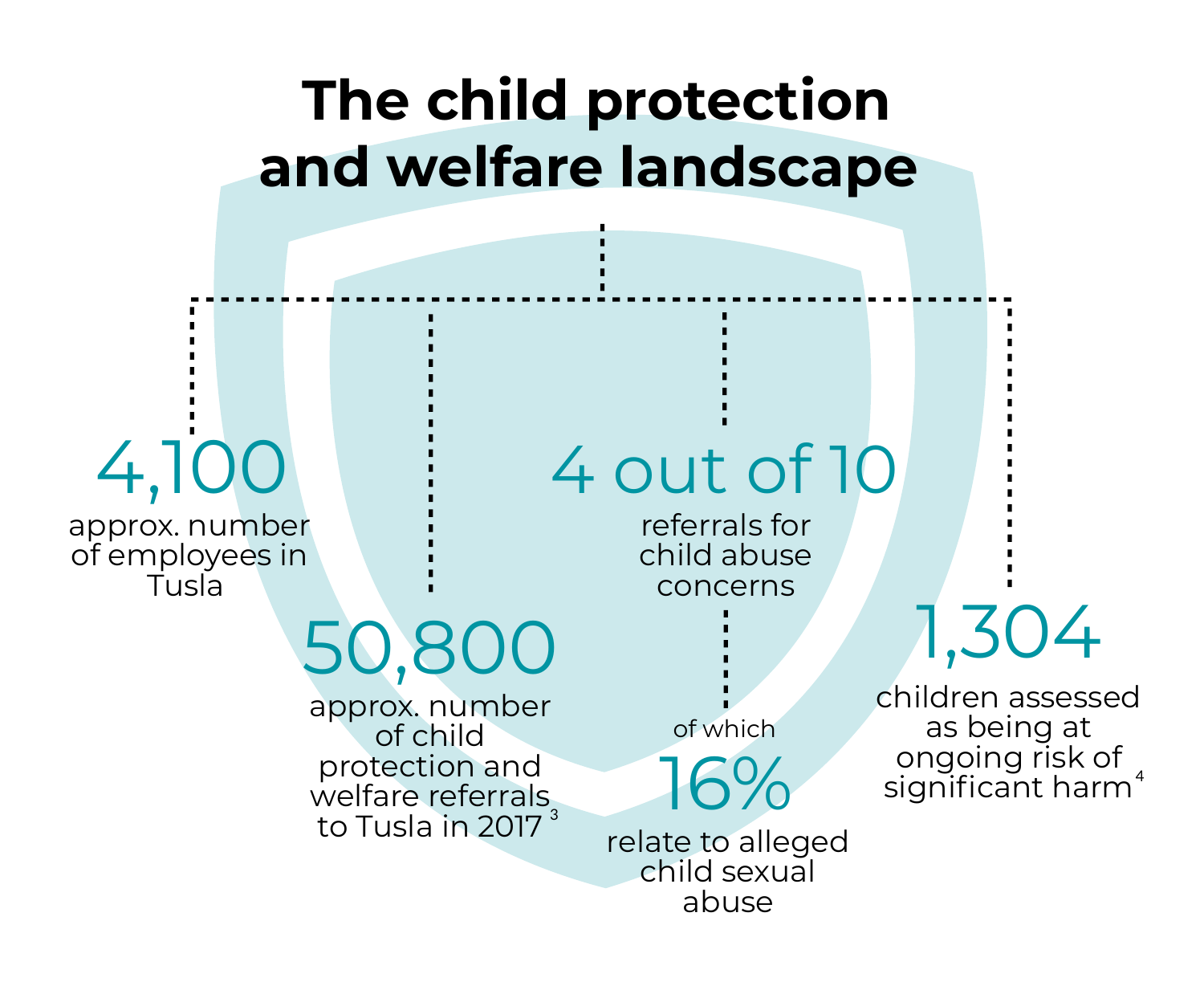### HIQA Investigation Team:

spent 1 year carrying out its work



visited 6 Tusla service areas and 1 sexual abuse regional team



reviewed over 500 documents and pieces of data received from Tusla



examined 1 in 3 case records in

the areas reviewed

board member

conducted formal interviews with 39 Tusla staff and a



carried out 29 focus-group meetings

#### These consisted of:

14 1

meetings with Tusla social workers and social work team leaders

meeting with the sexual abuse regional team of a Tusla assessment service

meetings with external agencies 7

meetings with members of An Garda Síochána 7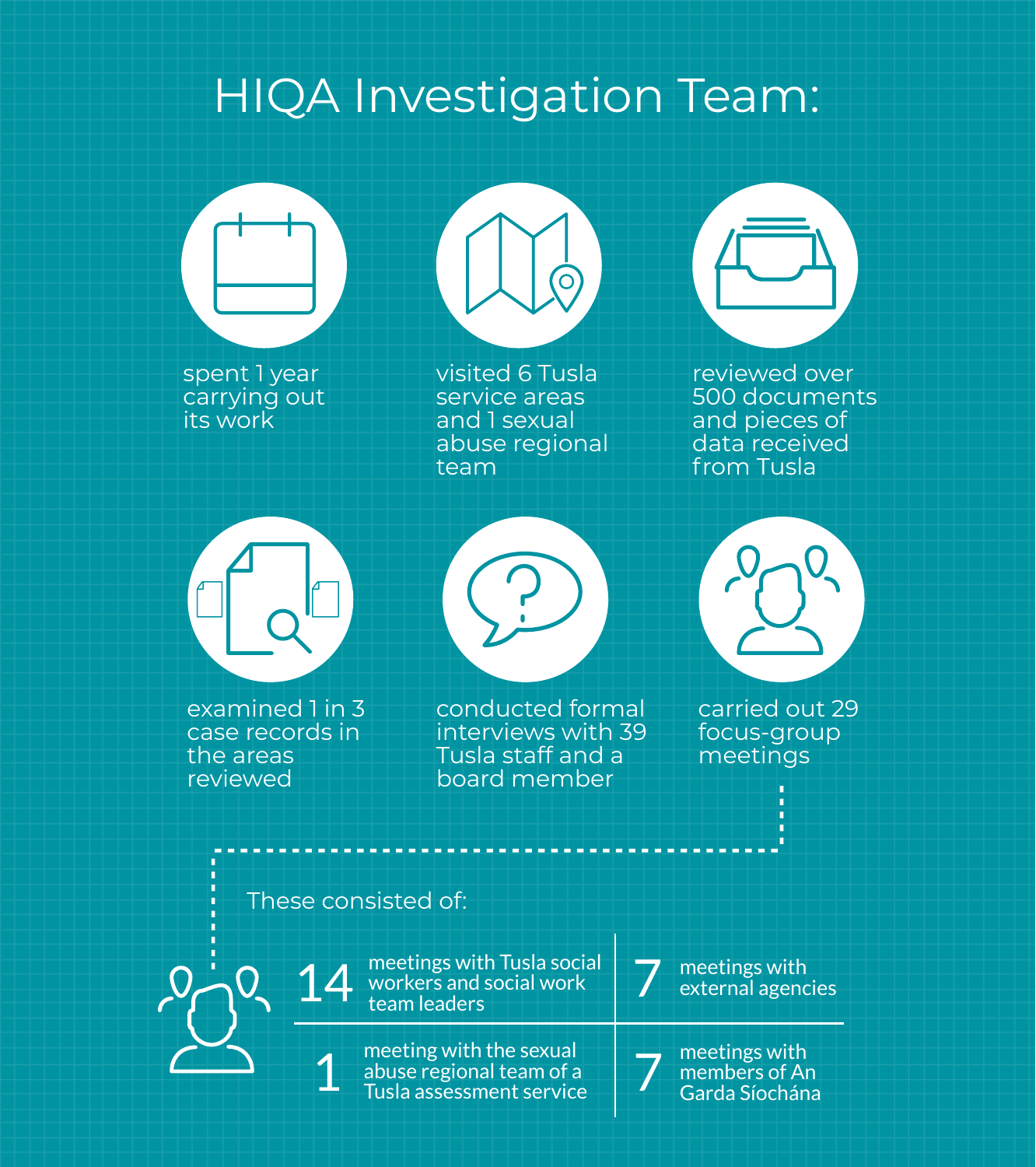## **Key findings of the HIQA investigation**

Tusla must take urgent action to address serious shortcomings in how it manages allegations of child sexual abuse.

HIQA identified 3 main defective points in Tusla's response to managing allegations of child abuse, including allegations made by adults about alleged abuse in childhood.

> In some cases, this is leaving children at potential risk.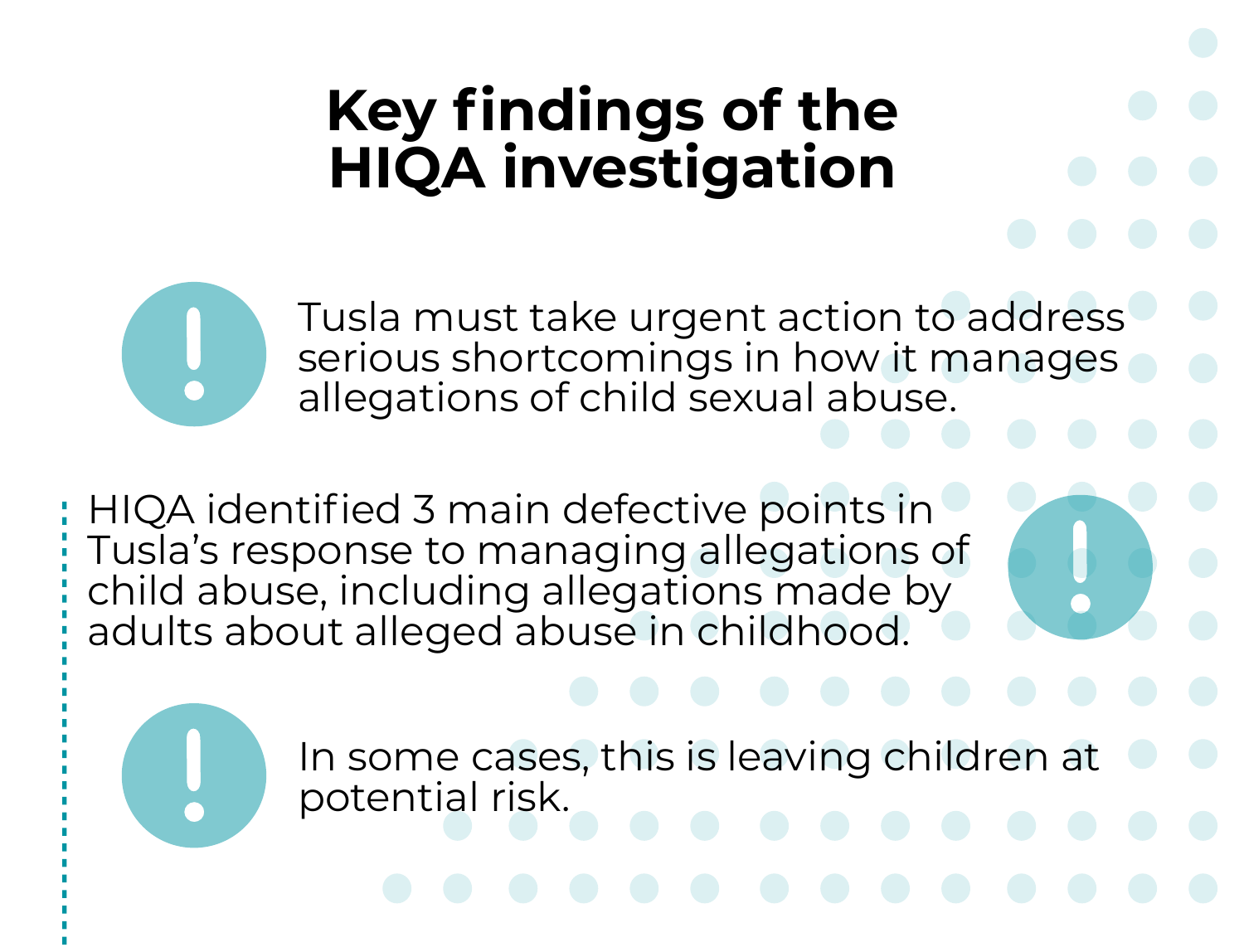The defective points in Tusla's response to managing allegations of child sexual abuse are:

#### **Screening and preliminary enquiry**

A Inconsistencies in practice around the screening of allegations of child sexual abuse and making preliminary enquiries into these allegations, which meant that not all children at actual or potential risk were being assessed and where necessary, protected by Tusla, in a timely and effective manner.

### **Safety planning**

B<sub>r</sub> Inconsistencies in safety-planning practice by Tusla for children meant that while some children were adequately safeguarded, others at potential risk were not. Even for children who had a safety plan, these plans were not always reviewed to ensure the continued safety and wellbeing of the child.

#### **Management of retrospective cases**

C. While there was a policy on managing allegations made by adults of abuse during their childhood, no standardised approach to direct and guide staff in case management was in place. Some people were not told that an allegation of abuse had been made against them and others were given only limited information.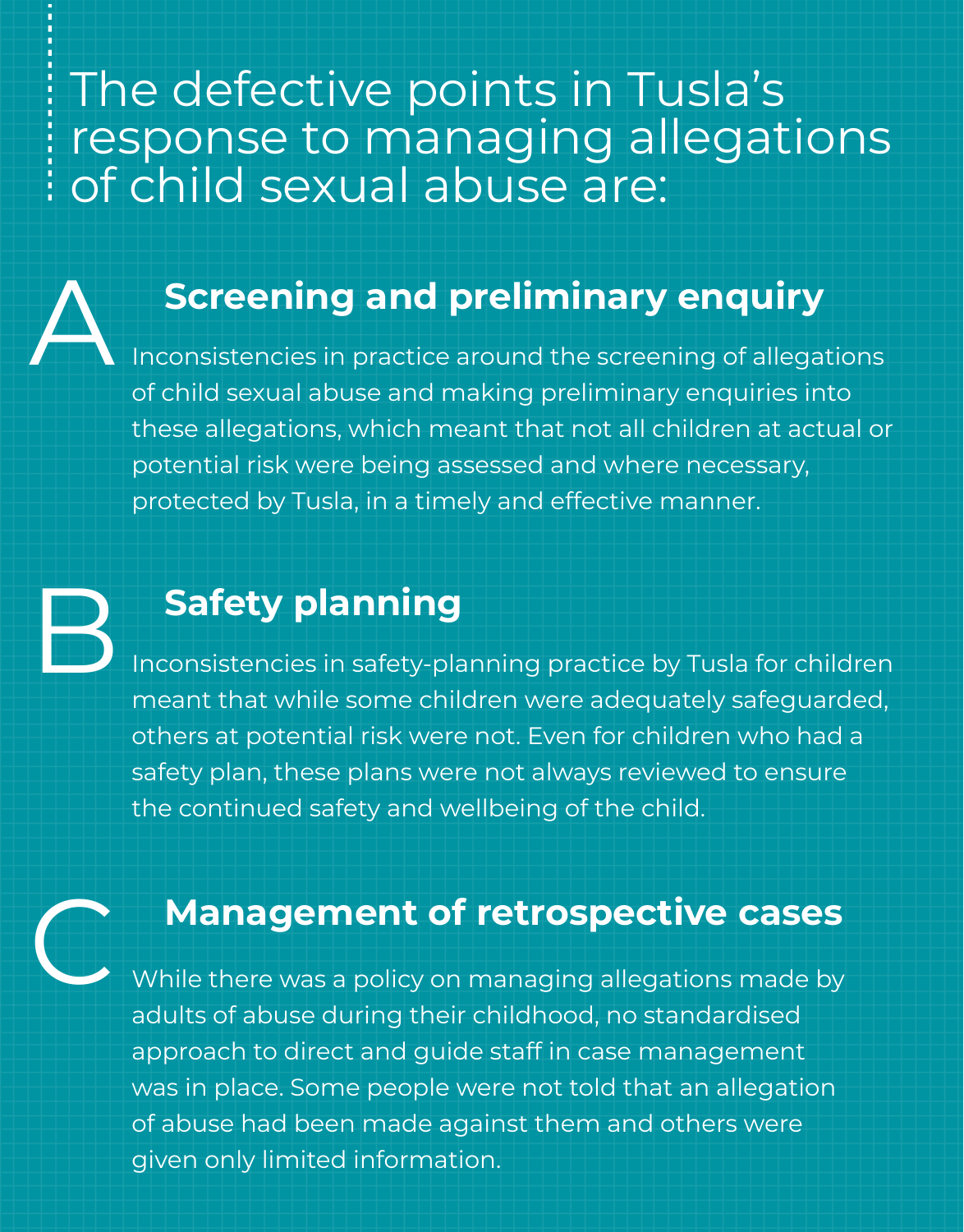# **Other findings**

Some children are being left at potential risk because of a gap between national Tusla policy and what is actually happening on the ground, including:

- failures to consistently implement Tusla's national policies locally
- poor record-keeping



- ineffective monitoring of effectiveness of the steps taken to protect children
- staff members' personal development not being fully supported



— minimum projected Tusla time frame for Tusla's 'Signs of Safety' initiative

HIQA believes current findings require immediate  $\bullet$ attention as not all challenges and risk will be addressed by Signs of Safety alone.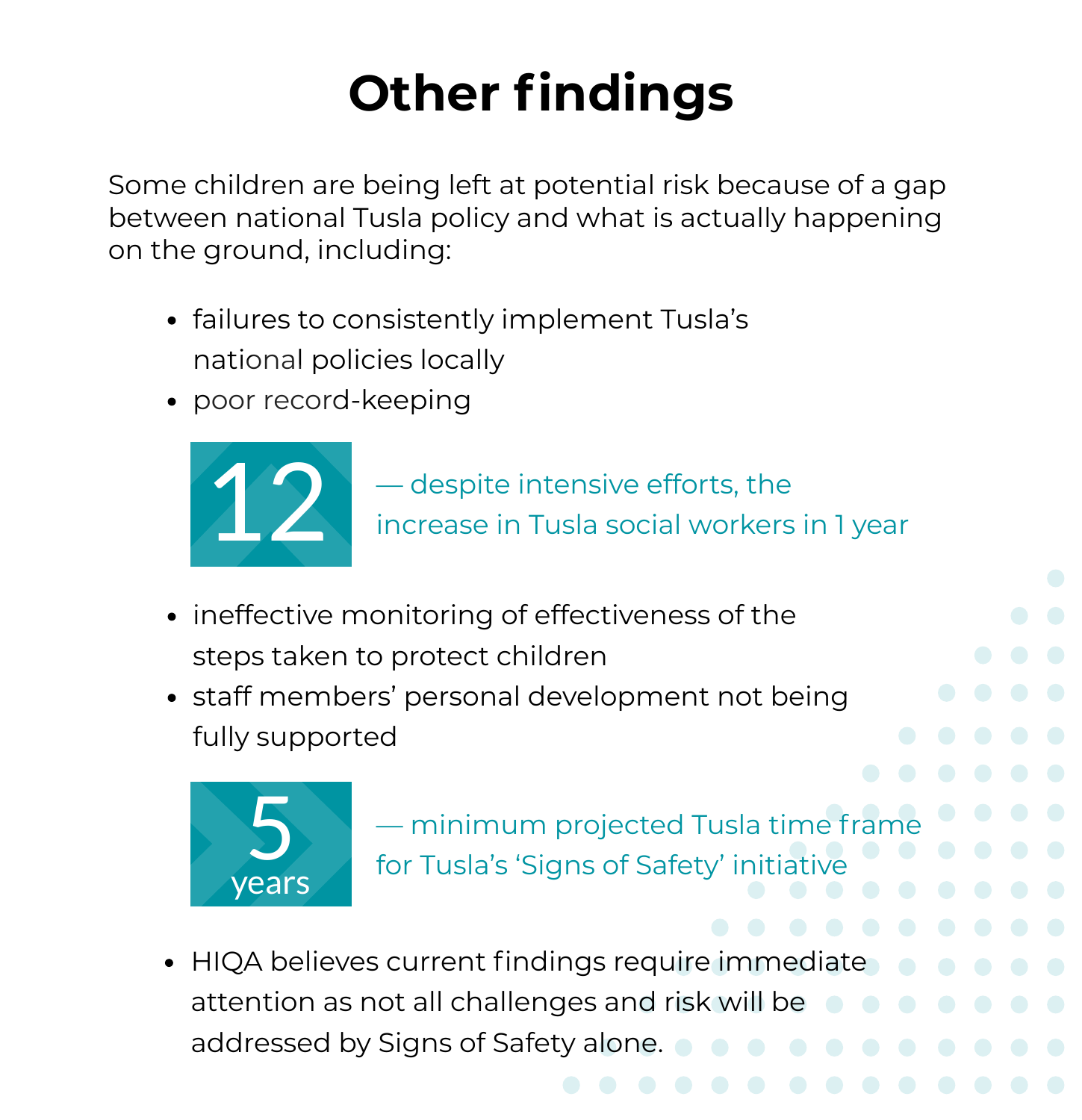## **What happens now?**

The Department of Children and Youth Affairs must set up an expert quality assurance and oversight group to support and advise on implementing the HIQA recommendations and regularly update the public on progress being made.

main recommendations for Department of Children and Youth Affairs and Tusla **4**<br> **4**<br> **4**<br> **4**<br> **4** 

other actions other actions<br>
which Tusla must<br>
urgently take

Tusla has to publish an action plan with clear timelines on how it proposes to implement the actions identified in the recommendations.



Tusla must continually review and update its action plan and report annually on how it is implementing the recommendations of the HIQA investigation report.